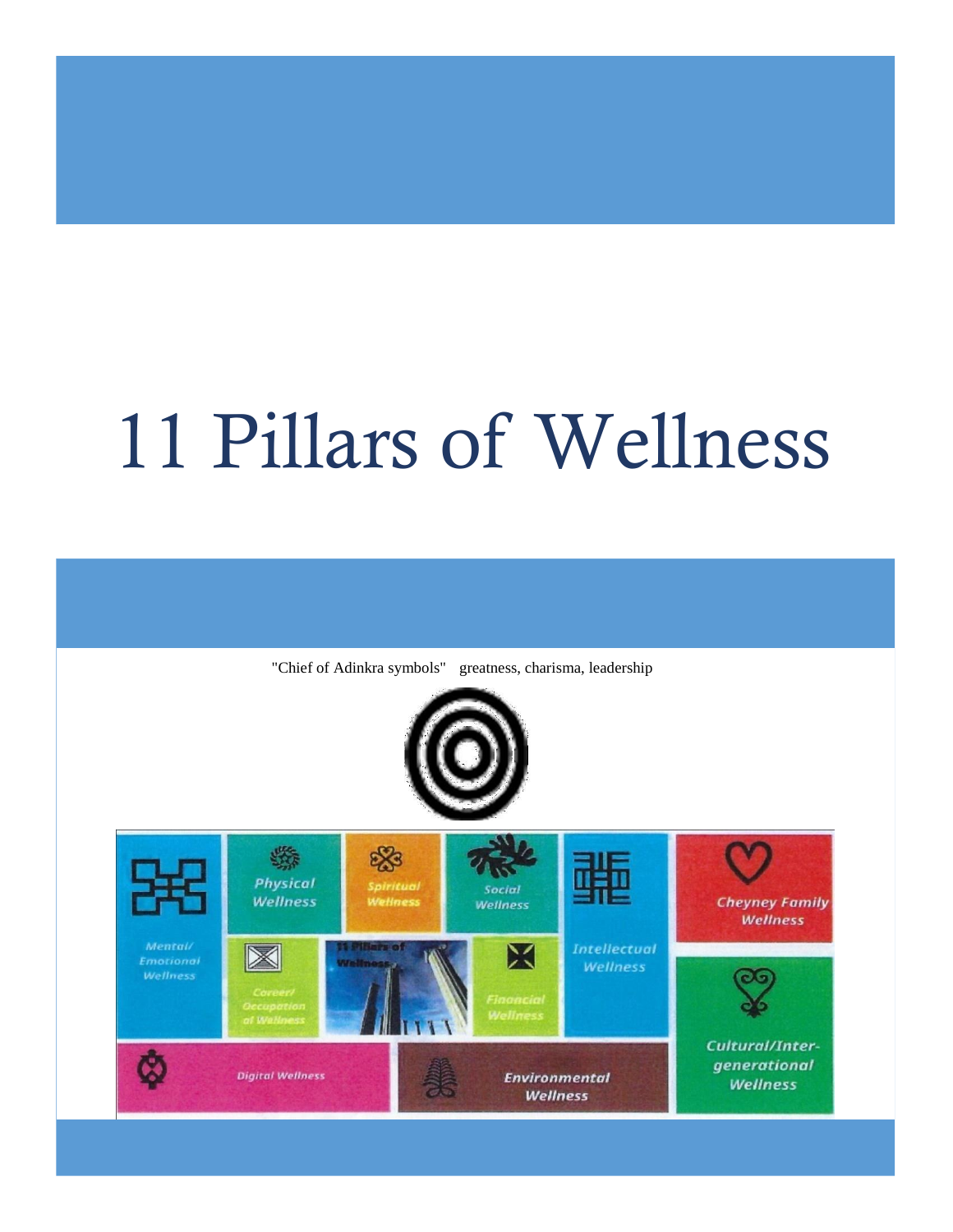### **11 PILLARS OF WELLNESS**



 **"Chief of Adinkra symbols" greatness, charisma, leadership** 

### **EXCO** Excellence, authenticity, genuineness

**Mental/Emotional Wellness** is coping effectively with life. Striving for a Well - Balanced life. Experiencing mental wellbeing. Achieving emotional wellness allows you to manage your emotions and cope with stressful events.

Are you aware of your strengths and limitations? Are you able to accept your feelings, good or challenging? Are you able to manage your level of stress and anger? Do you use mindfulness activities to help shift your mood?

#### **Mental and Emotional wellness looks like a person who is able to:**

Know the difference between depressed feelings and feeling sad

Recognize current/past feelings and appropriately express feelings

Have a sense of humor

Take responsibility for actions and choose healthy behaviors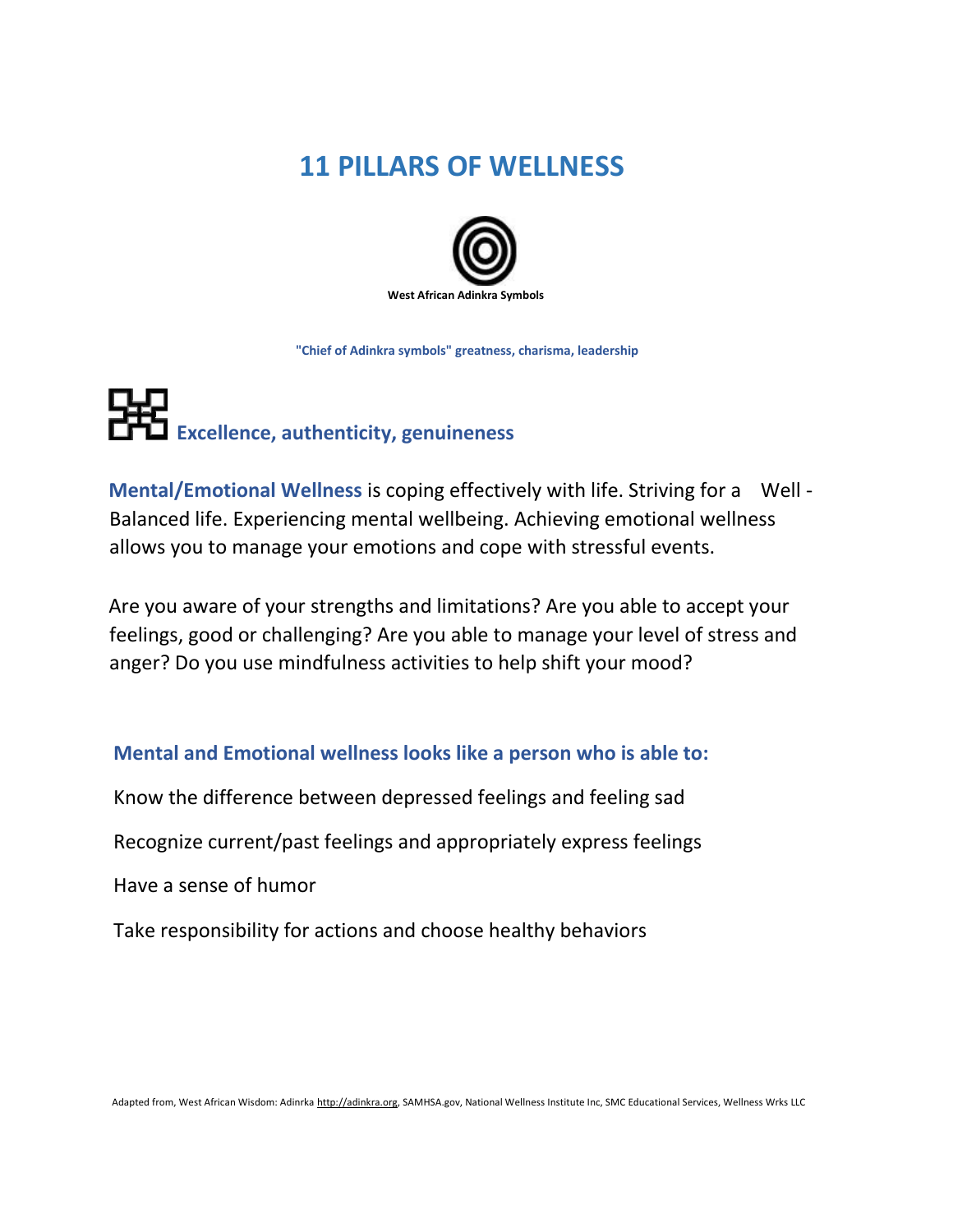

**Physical Wellness** is recognizing the need for physical activity, healthy eating, and proper sleep. Take good care of your body, it is the best investment you will ever make. You are Well-Dressed exhibiting success.

Do you participate in activities that rest, energize and strengthen your body? Do you get enough sleep? Eat a balanced diet? Do you practice safe driving and medical self-care? Do you avoid drugs and the excessive use of tobacco, and alcohol?

#### **Physical wellness looks like a person who is able to:**

Participate in exercise activities, even if it is walking.

Eat as healthy as you can using the food plate - www.choosemyplate.gov

Participate in safe, responsible sexual behavior

Commit to doctors' appointments and attempt to live a positive, and healthy lifestyle



 **God's protection and presence, "Tree of God"** 

**Spiritual Wellness** is having a sense of purpose and meaning in life. Spiritual wellness also involves developing a strong sense of personal values and ethics.

What does spirituality mean to you? Do you have a set of beliefs and values that give purpose to your life? Do you have respect for all life- animals and nature? Do you communicate with a higher power? Do you believe that you can make positive changes in your life?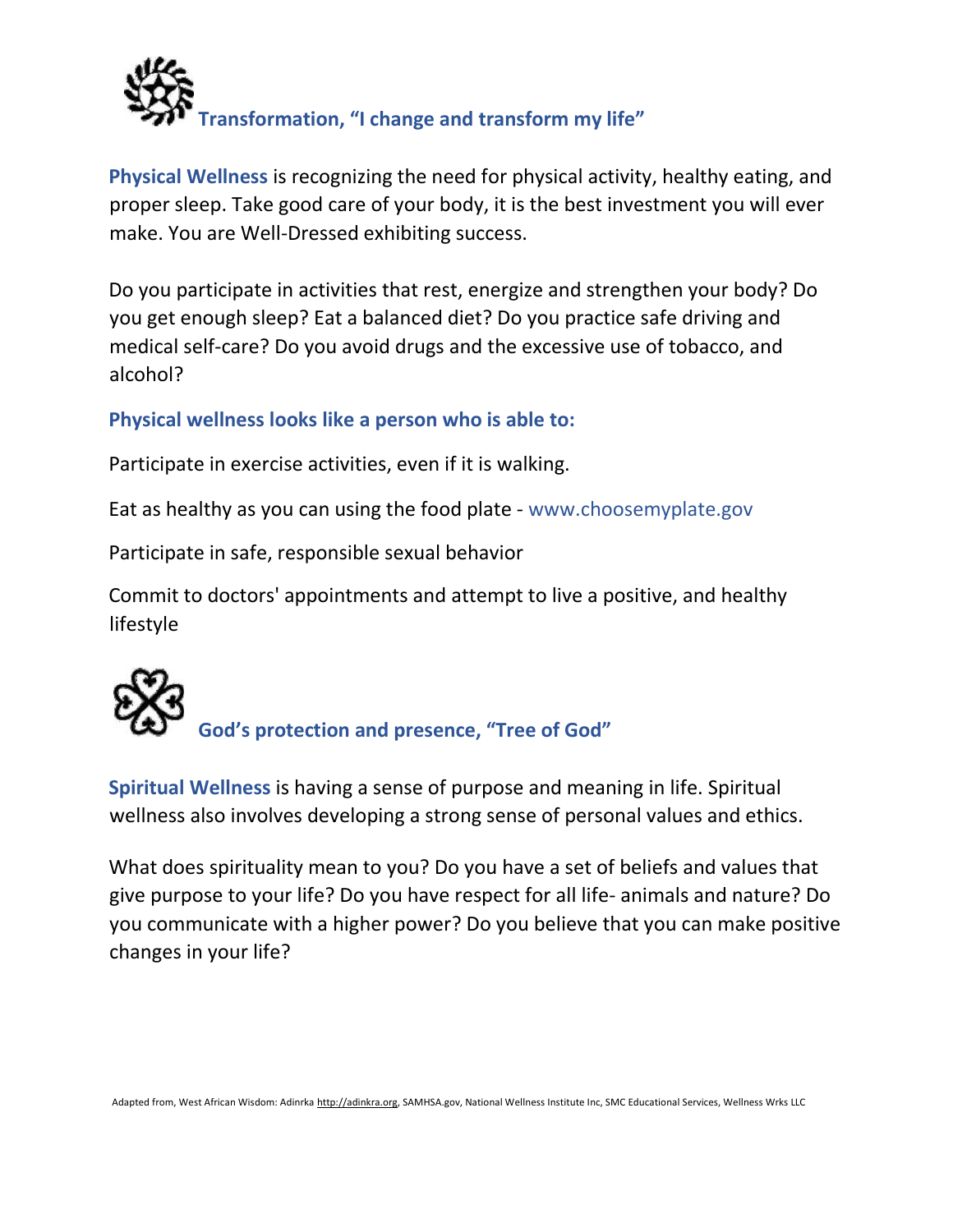

#### **Spiritual Wellness looks like a person who is able to:**

Search for meaning and purpose in life and examine personal values and beliefs

Have a clear understanding of right and wrong

Belief that you can experience peace, harmony and all the positive opportunities of life



**Social Wellness** is being Well-Connected, collaborating and sharing. You have a developing support system. Social wellness is the ability to make friends and create satisfying relationships. Social wellness is based on your ability to interact harmoniously with fellow students, staff, faculty, administration, property and the earth.

How satisfying are your relationships with your partner, your family, and your friends? Are you active in campus affairs? Do you refrain from gossip and violence? Have you committed to a social justice cause?

#### **Social Wellness looks like a person who is able to:**

Know the difference between a healthy and an unhealthy relationship

Develop positive relationships based on trust and respect

Practice assertive communication and listening techniques.

Deal with conflict appropriately

Effectively communicate with others who are different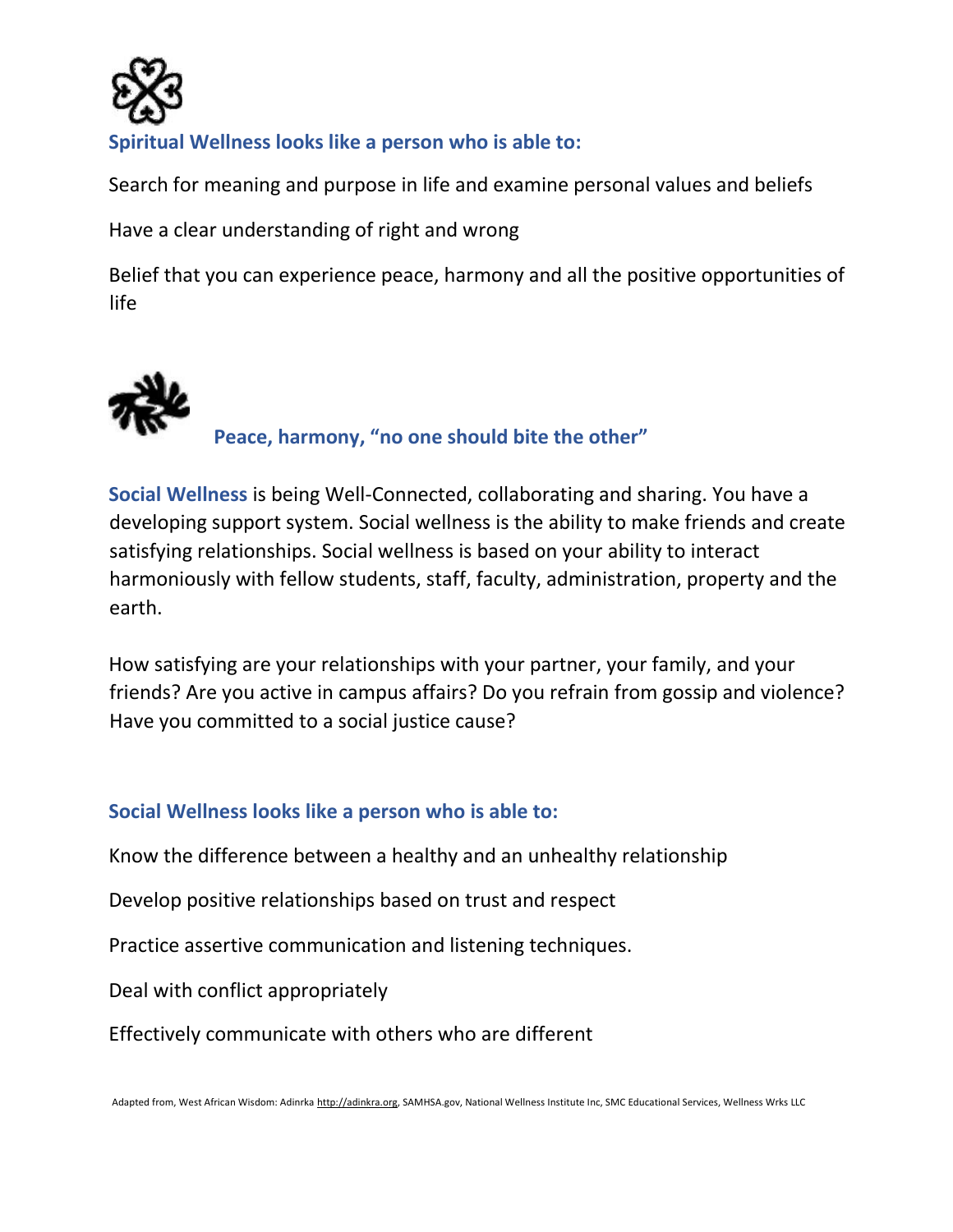

**Knowledge, lifelong education, "he who does not know can know from learning"** 

**Intellectual Wellness** – an intellectually well person is Well- Read and Well- Spoken. You recognize and use your creative talents and abilities. An intellectually well person uses available resources to expand knowledge, improve skills, and to increase the potential for sharing with others.

Do you feel creatively and mentally challenged? Do you have hobbies? Are you continuously seeking to expand your knowledge and skills?

**Intellectual Wellness looks like a person who is able to:** 

Enjoy learning something new

Critically think, seeing more than one side of an issue,

Communicate effectively verbally and in writing

Exhibit good study and time management skills

Uses your creativity to make good decisions and problem solve

**Preparedness, fortitude "wind resistant house"** 

**Career / Occupational Wellness -** Is having personal satisfaction and enrichment from work. Your attitude about your work can greatly affect your job performance and interactions with coworkers, friends and family. Striving toward occupational wellness assist in positive productivity. Most people spend more time at work than at home. Work-life balance is very important.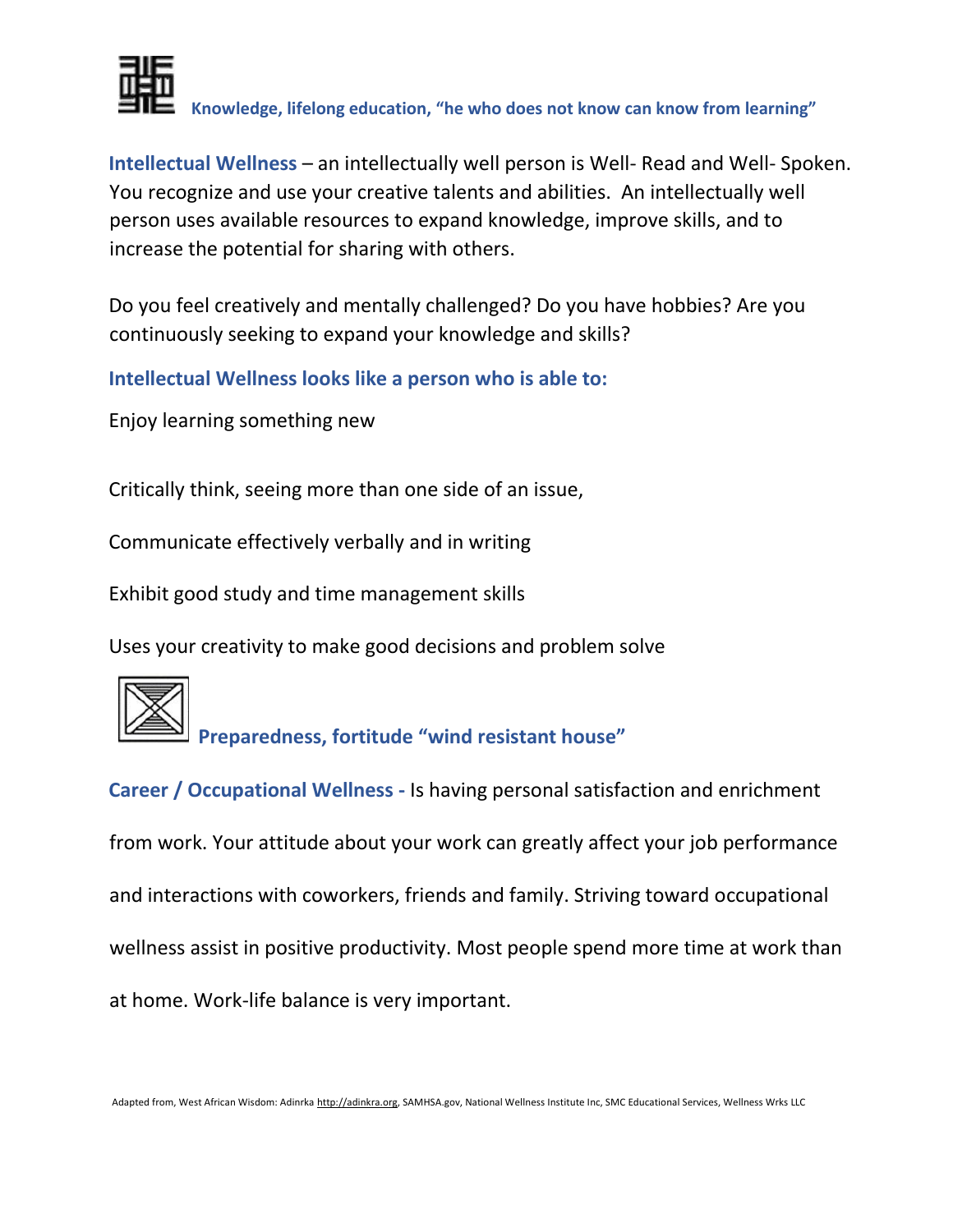

Do you have balance between work and leisure time? Do you find work satisfying? Do you enjoy new responsibilities and look forward to achieving better results? Do you view work as a way to provide a service? Do you volunteer or provide community service?

#### **Career / Occupational Wellness looks like a person who is able to:**

Develop career goals both long and short term Present appropriately dressed, representative as a leader, King/Queen Participates in professional development i.e. resume writing Report to work on time Complete tasks effectively without procrastination Work with a team, creative, problem solver, seeks new challenges Receive and process constructive criticism as well as praise Feel a sense of accomplishment and value

Increase work - life balance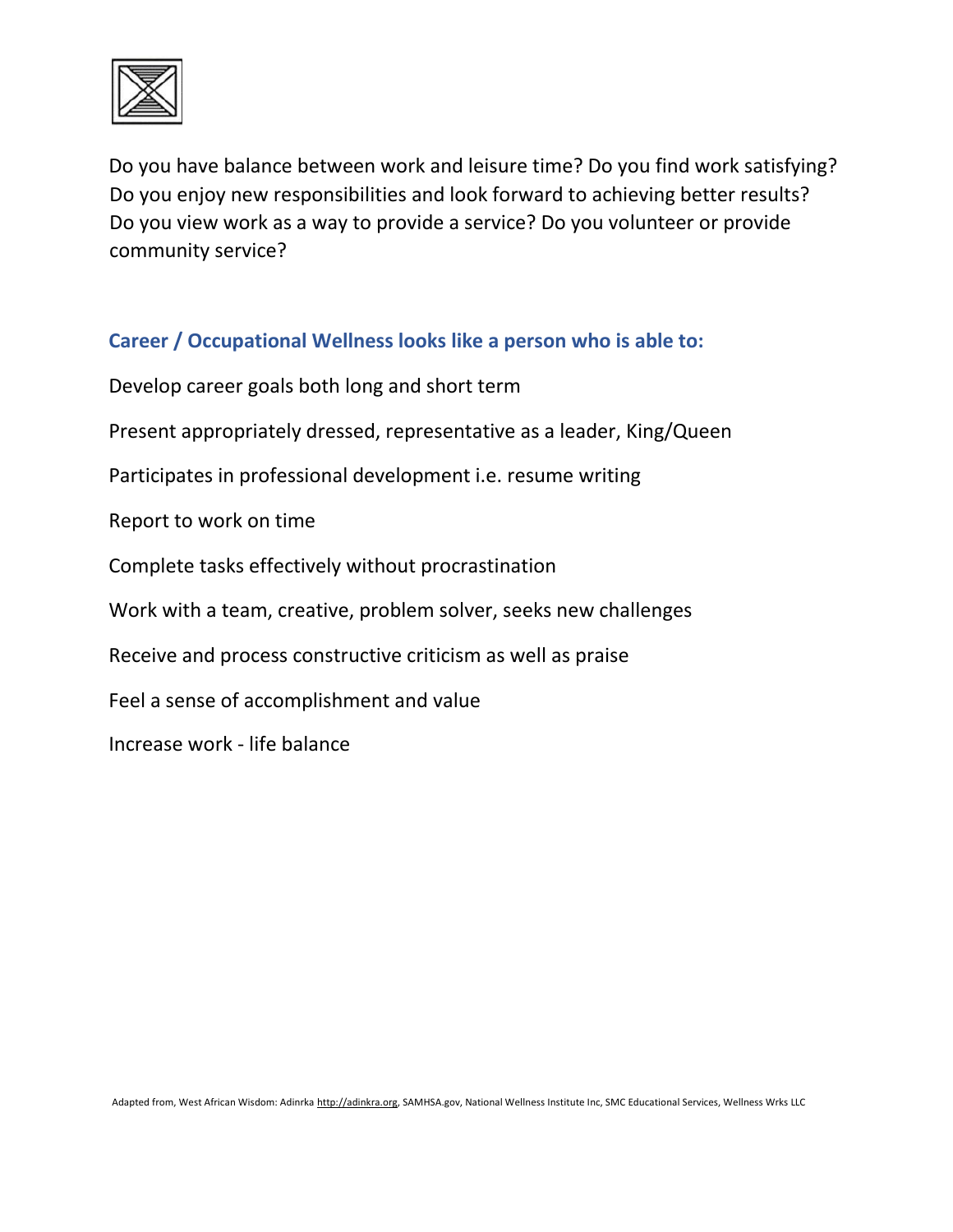

**Financial Wellness**- is feeling financially comfortable. Reasonably satisfied with your financial literacy. You are somewhat satisfied with your present and future finances.

Do you know your credit score and how to repair it? Do you spend more than your income? Do you plan for your financial future? Are you aware of financial resources, scholarships and their timelines?

**Financial Wellness looks like a person who is able to:**

Make good financial decisions

Know the difference between financial needs and personal wants

Save money and utilize a budget

Avoid excessive use of credit and getting into unnecessary debt

Avoid wasting money, able to share and donate



**Cooperation, interdependence, "help me and let me help you"**

**Digital Wellness** is a person who is a good digital citizen, utilizes technology with respect, in a safe and appropriate manner. You practice social responsibility and character in regards to internet activities. Digital mindfulness, acknowledges excessive use of time on the internet. This can lead to lack of sleep, physical and academic challenges. It is important to protect your digital profile and privacy. Do not share your personal information. Be alert of scams and virtual predators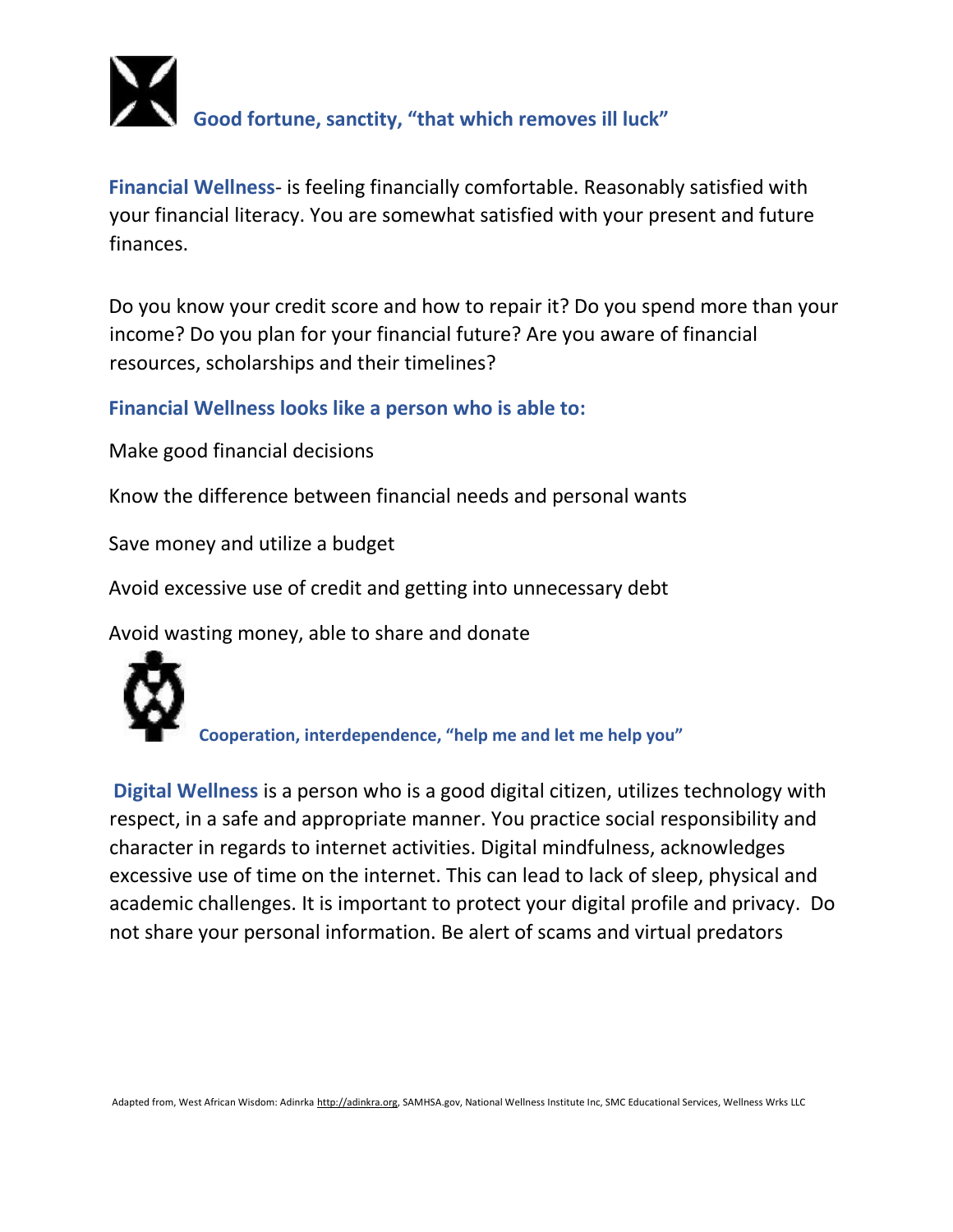

Exercise digital self-care - awareness of time spent on social media, and use of good ergonomics

Recognize that there are physical and emotional dangers of obsessive use of

Exhibits good communication and behavior - refraining from gossiping, bullying, posting pictures without permission.

Recognize that Internet addiction includes; cybersex, cyber relationships, computer addiction, bullying, creating drama

Recognizing diversity in people and cultures on the internet. Honor different values.

Understands that sexting and sending pictures that misrepresent you to strangers is dangerous behavior



**Endurance, resourcefulness, "Fern"** 

**Environmental Wellness** is exhibiting good health by occupying pleasant, stimulating environments that support well-being.

Do you keep a clean dorm room? Do you use aromatherapy in your space? Do you take time to de-clutter? Do you repurpose items or give items away to charity? Do you contribute to protecting the environment by conserving energy and recycling? Do you spend time in nature to relax?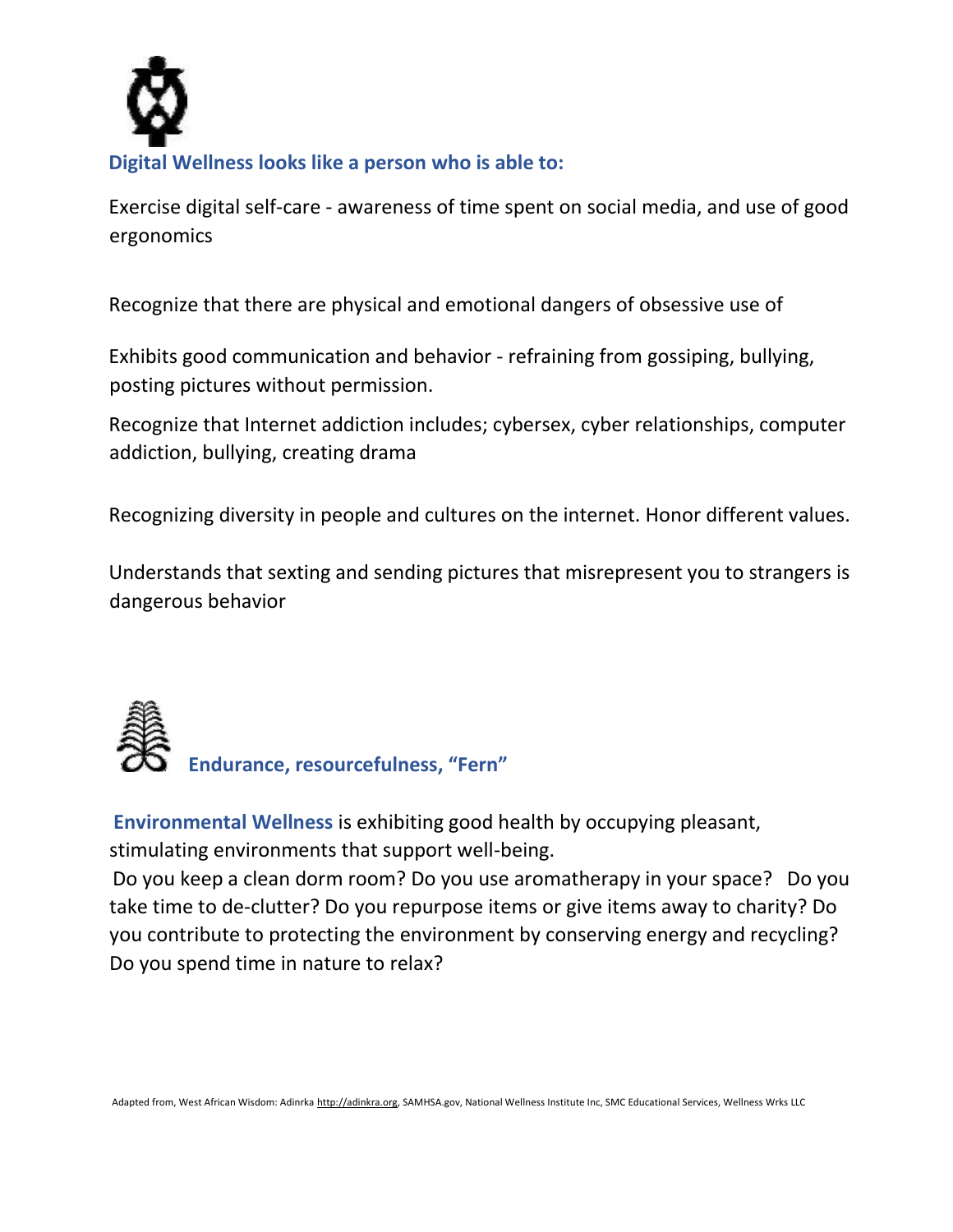

#### **Environmental Wellness looks like a person who is able to:**

Recognize how a positive environment/ space can affect your other areas of wellness

Have an understanding that the well-being of the earth is equally as important as your well-being

Spend time in nature, because it decreases negativity and enhances our vitality

# **Patience, tolerance, "the heart"**

**Cheyney Family Wellness** is about growing with possibilities of a new way of interacting, with each other and the community. It is being Well–Led, sharing the knowledge that you have thus far. Developing a deeper understanding of each other. Agreeing to disagree transforming conflict.

#### **Cheyney Family Wellness looks like a person who is able to:**

Have knowledge of Cheyney University's mission and values

Is willing to share, cooperate and respect Cheyney family members (students, faculty, staff and administration)

Exhibit Cheyney University pride and respects the legacy of our ancestors that have paved the way for academic excellence.

Recognize the rich academic and cultural uniqueness of Cheyney University

Be open to telling a new narrative, allowing the community to participate in the process of change.